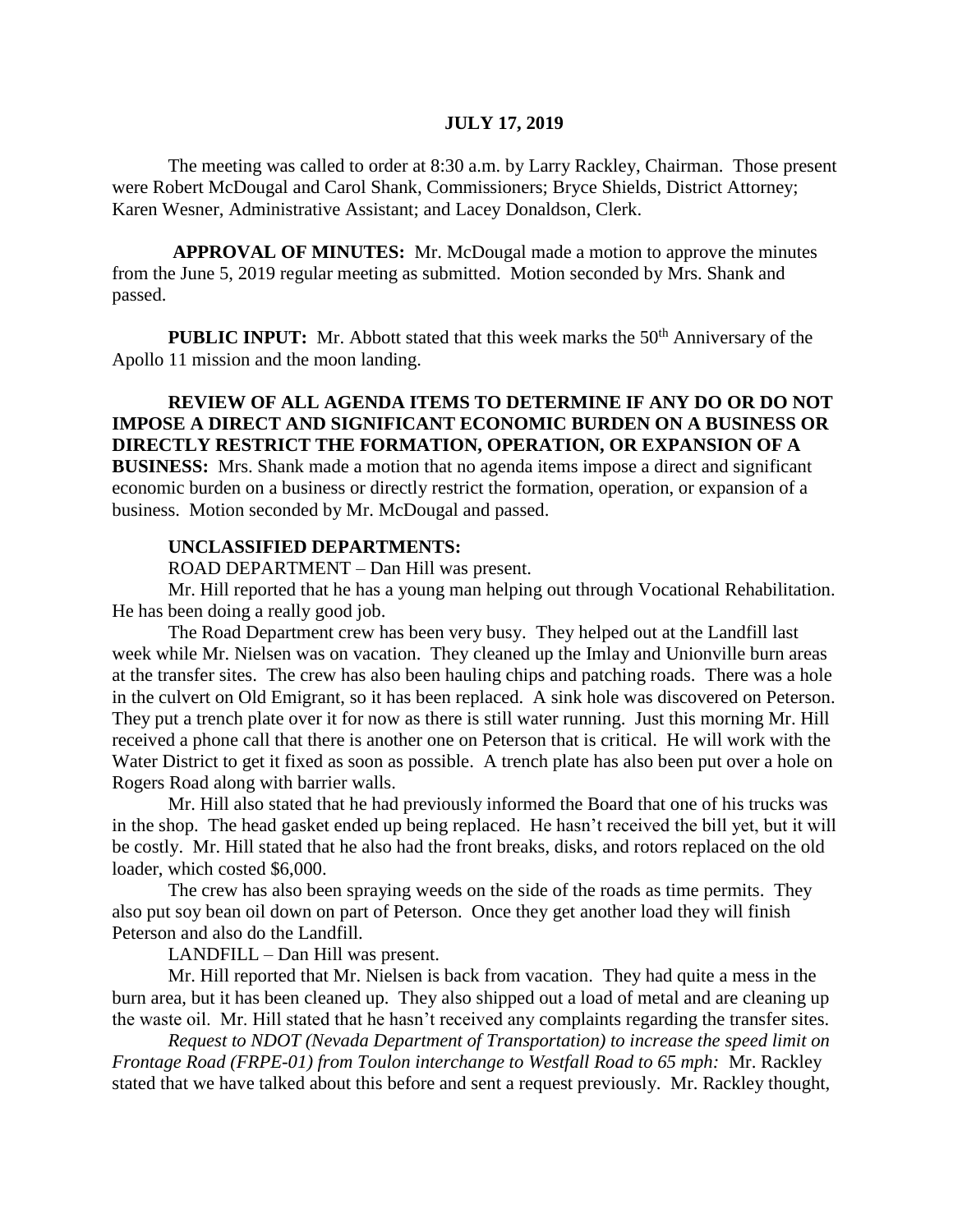since NDOT is here today, that he would bring it up again. Mr. Bonner, NDOT Government Liaison, stated that we will need to submit the request in writing again.

COMMUNITY CENTER – *Diane Johnson, Crazy 4 Scraping, Request to have NNIS install additional internet lines for a 3-day event, to be paid for by the Crazy 4 Scraping Club:*  Ms. Johnson stated that they have approximately 70 machines that they need to hook up to the internet. They have already spoken to NNIS.

Mrs. McKay didn't have any issues, but has not discussed it with Mr. Handka. Mrs. Shank asked that Ms. Johnson coordinate the installation, etc. with Mrs. McKay.

Mrs. Shank made a motion to approve the request from the Crazy 4 Scraping Club to have NNIS install additional internet lines for a 3-day event to be paid for by the Club. Motion seconded by Mr. McDougal and passed.

BUILDINGS AND GROUNDS – John Handka was present.

Mr. Handka reported that since the last meeting the crew has been spraying weeds, working on the sprinkler systems, and preparing for Frontier Days. The tree service was supposed to come in this week, but with the recent winds they had some emergency jobs in Reno/Sparks that they had to take care of. They should be here Monday and Tuesday next week.

Mr. Handka stated that he is getting ready for the movie in the park this Friday. He is going to leave the outer lights on in the Park this time as there was a minor incident last time. This will not affect the showing. The Pool lights will also still be on as there is a private event that evening as well. It was noted that the movie organizers are aware of the change.

Mr. Handka also reported that a cooler went out at the Community Center. A replacement has been ordered and should be here by mid-week next week. Mr. Handka stated that after the tree trimming is done, he will start work on the handicap parking at the Museum.

Mr. Handka, at the direction of the Board, had D&D Plumbing look at the plumbing in the rental house in Imlay. He did receive a quote from them to replace the piping. Mr. Hankda is working on obtaining an additional quote from another plumber. Mr. Handka also looked at the subfloor in the bathroom. The subfloor is in good condition, but the flooring needs to be replaced. Mr. Handka also had a company come measure the windows, so he will have a cost estimate to replace them ready for the next meeting.

*Approval of window blinds for the Pershing County Administration Building not to exceed \$12,000.00 to be paid from the Capital Improvement Fund:* Mrs. Shank made a motion to approve the purchase of window blinds for the Administration Building at a cost not to exceed \$12,000, to be paid from the Capital Improvement Fund. Motion seconded by Mr. McDougal and passed.

*Approval to purchase new air conditioner unit for the Community Center not to exceed \$10,000.00:* Mrs. Shank asked where the funds for this are coming from. Mr. Handka stated that it would be coming out of his regular budget.

Mrs. Shank made a motion to approve the purchase of a new air conditioner unit for the Community Center, not to exceed a cost of \$10,000. Motion seconded by Mr. McDougal and passed.

GRASS VALLEY FIRE DEPARTMENT – Sean Burke was present.

Mr. Burke reported that they currently have 16 members. Their Burn Ban is in effect as of July 15<sup>th</sup>. They have not had any significant fires in Grass Valley, but they did provide mutual aid on two significant fires. The first was on June  $25<sup>th</sup>$  on State Route 400 where two separate fires burned approximately 1,500 acres. The second was on July  $13<sup>th</sup>$  in Humboldt County by the airport subdivision.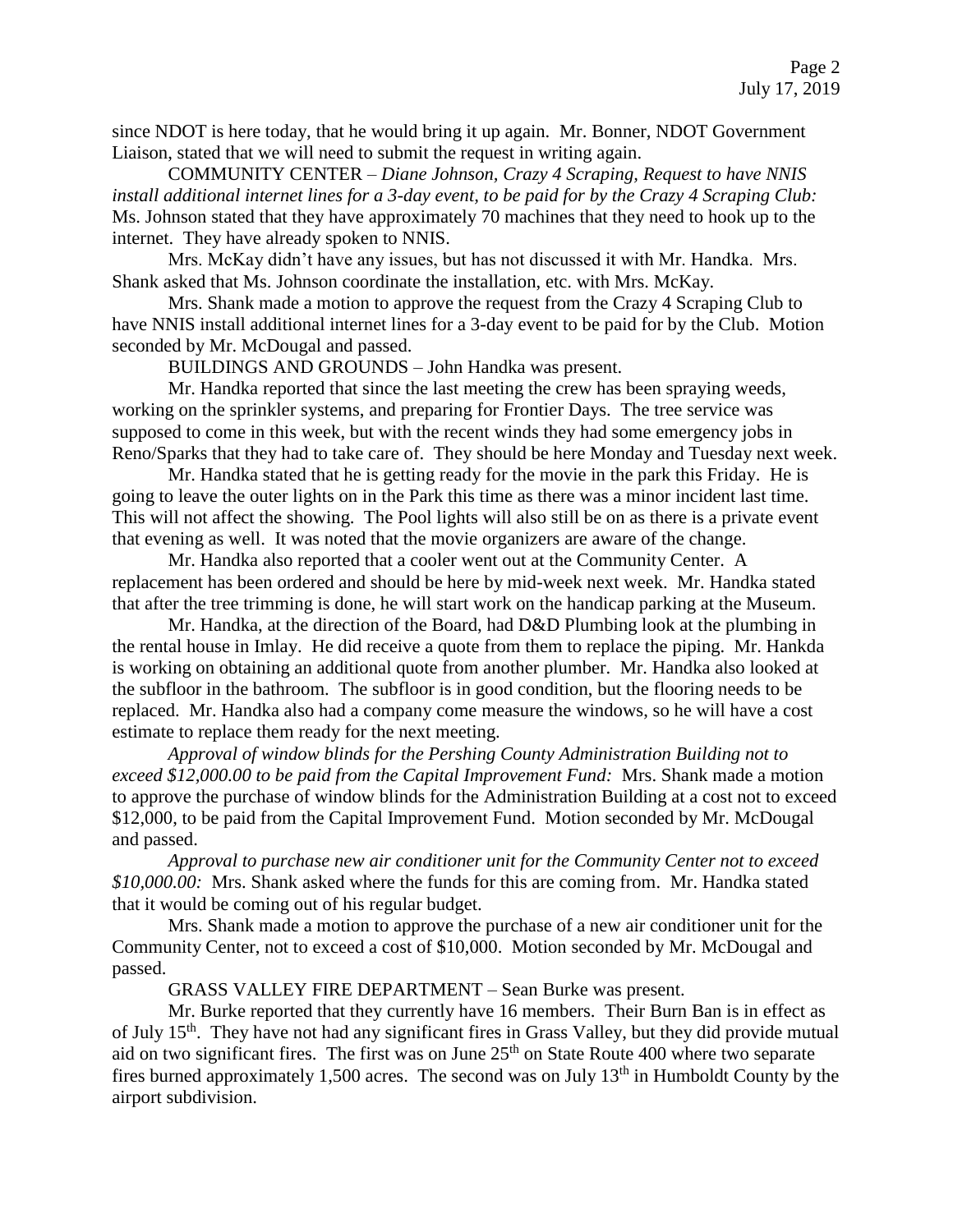Mr. Burke also reported that their first out brush/medical truck is having some serious mechanical issues. It has been taken to the Ford dealership in Winnemucca for repairs and they are looking at a large bill. The truck does have 165,000 miles on it, so they have started to look at some replacement options. They did approach the BLM (Bureau of Land Management) last year about their excess surplus property, but they did not have what the department was looking for. Mr. Burke stated that he would continue to work with them.

The department burned the burn pit at the transfer site for the last time this year about three weeks ago and it is already full.

Mr. Burke also stated that they have been working through their SCBA (self-contained breathing apparatus) Recapitalization Project. They were unable to schedule a Chief's meeting due to scheduling conflicts, but hope to have that soon. Their initial look, speaking with LN Curtis, is between \$6,000 and \$6,500 for one unit. They have over 50 to replace throughout the county. They are looking at a phased in replacement strategy, with grant funding being Plan B. LEPC does have about \$25,000 a year available through a Hazmat grant.

Mr. Burke also spoke about the Safer Grant and the reimbursement it provides for new members. He submitted a reimbursement request for about \$5,000, but will only receive about \$2,000. There were some additional requirements that we were unaware of.

SAFETY – Cheryl Haas was present.

Ms. Haas reported that she has been working with Mrs. Shank going through the old files and inventory. She has consolidated all the employees into work groups. She has also been speaking with POOL/PACT to learn and understand the e-learning. She was also given information on the other programs they offer. She is also working with JJ Keller in regard to OSHA requirements. She sent out the yearly mandatory requirements to all departments to take their courses on line. Some new requirements have also been added to various departments.

**NDOT:** PRESENTATION AND APPROVAL OF THE ANNUAL WORK PROGRAM FOR PERSHING COUNTY; VALIDATION OF THE TOP TWO CONCERNS BASED ON PREVIOUS DISCUSSIONS – Cole Mortenson, Deputy Director and Lee Bonner, Government Liaison were present.

Before beginning his presentation, Mr. Mortenson awarded Heidi Lusby-Angvick with the Transportation Champion Award.

Mr. Mortenson spoke about all the personnel changes within the department, including the Governor, Lt. Governor, and Comptroller. Mr. Mortenson gave a presentation on NDOT's projects in Pershing County. The average annual expenditures in Pershing County are \$3,356,474. Pershing County's top priorities include a study plan to reconfigure the intersection of SR398, Central Avenue, Western Avenue, and Dartmouth Avenue to include a community space and a painted or physical roundabout; a study for plan improvements to the intersection of SR856, Cornell Avenue, 14<sup>th</sup> Street and Upper Valley to alleviate dangerous sight problems; relocate pedestrian boxes at the intersection of SR398 and SR396; evaluate the intersection of SR398 and SR 396 for possible elimination of the traffic signal; construction of an interchange on I-80 from Westfall Road; and installation of a welcome sign on bridge I-854.

In FY19 they completed cold mill and overlay on SR397; removed and replaced culverts on SR399; purchased aggregate and material for future NDOT yard; and completed a chip seal on SR400. Projects to be completed in FY20 include chip seal on SR407; chip seal on SR396; structure I-854 Airport Road bridge joints and overlay; structure G-1346 Cornell over I-80 joint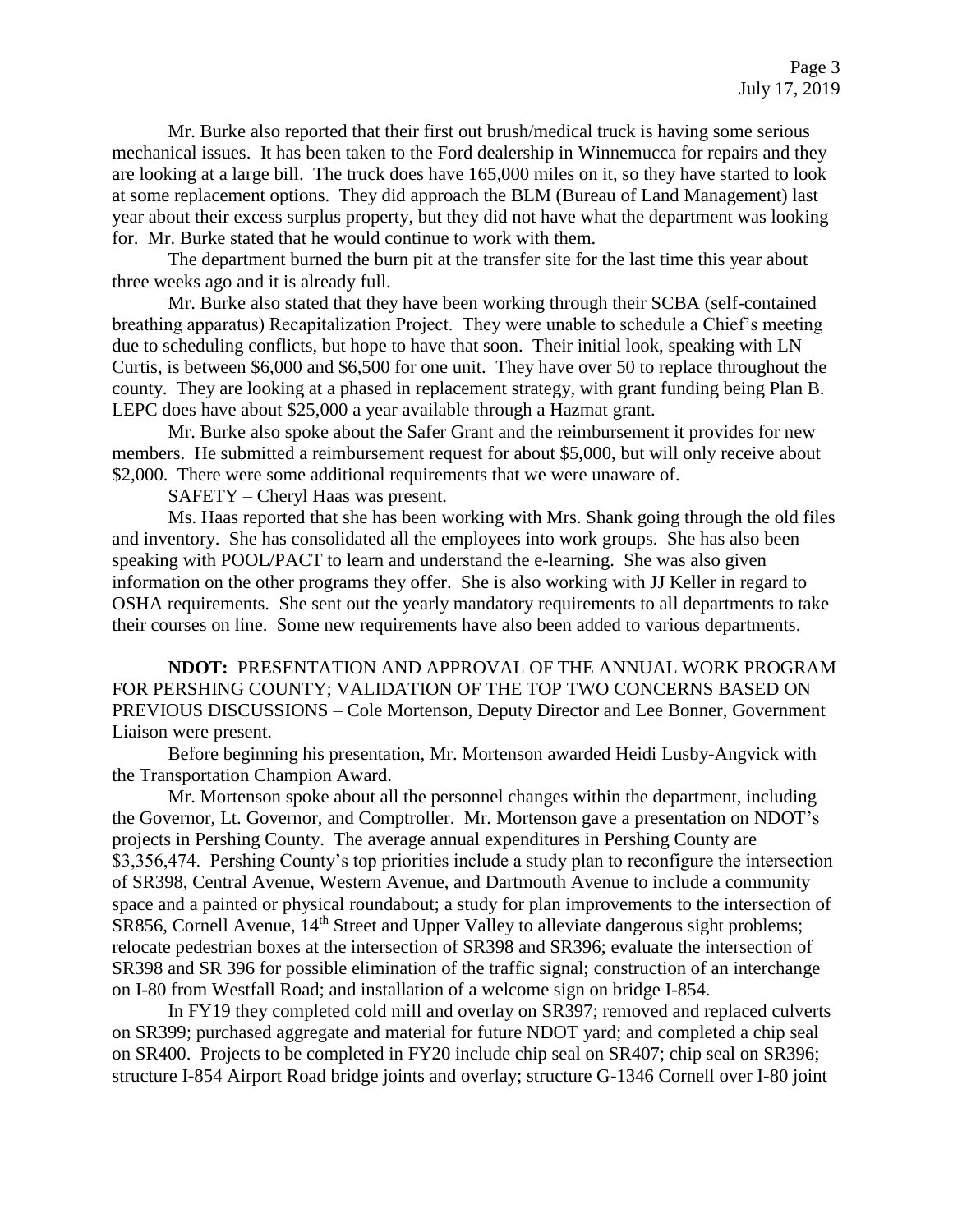replacement; structure B-1304 Rye Patch over spillway new joints and overlay; and a project on I-80.

Mr. McDougal asked what the B-28 structure is. Will Barter of NDOT stated that it is on Upper Valley Road where the river runs under Pitt Taylor. He stated that this structure will be repaired prior to the replacement of G-29.

Mrs. Shank made a motion to accept the Annual Work Program for Pershing County as presented by NDOT. Motion seconded by Mr. McDougal and passed.

# **UNCLASSIFIED DEPARTMENTS, CONT.D:**

EMERGENCY OPERATIONS MANAGER/LEPC – Charlie Sparke was present.

Sean Burke spoke again about the replacement of the SCBAs. Mr. Sparke stated that Lovelock has replaced most of theirs and he has gotten some for the other departments as well. Mr. Burke stated that bottles have been replaced, but he is talking about the whole pack. Mr. Sparke stated that buying four a year would eat up the entire grant. Mr. Sparke was also concerned about whether SERC (State Emergency Response Commission) would keep sponsoring the grant if we do the same thing every year.

Mr. Sparke also reported that he finally spoke with someone regarding the Hazmat and the United We Stand Grants. Their committee has scheduled and cancelled two meetings, so there have been no awards made.

*HMEP (Hazardous Materials Emergency Preparedness), Fire Shows West Grant approval:* Mr. Sparke stated that he is requesting funding for eight registrations. He has requested funding for eighteen in the past, but has never had interest from that many to attend.

Mr. McDougal made a motion to approve the HMEP Grant as presented. Motion seconded by Mrs. Shank and passed.

IT DEPARTMENT – Justin Abbott was present.

Mr. Abbott stated that the Recorder's office is working with Tyler this week doing a parallel payroll and will "Go-Live" the last week of the month. The Assessor is going live this week with Devnet. From an IT perspective, both conversions seem to be going smoothly. He will make some updates to the website for records lookup. Mr. Abbott reported that there was a service outage on the GIS land maps that are accessible on the website. He is working with Farr West to get it resolved.

*Cyber Hygiene – Authorization to conduct continuous scans of public facing networks and systems:* Mr. McDougal asked about the Cyber Hygiene contract under the Clerk-Treasurer's update. Mrs. Donaldson stated that this was initiated by the Secretary of State's office. Mr. Abbott stated that he is still going through the document to determine what is being asked of us that we aren't already doing. Mr. Abbott stated that they want to be able to look at anything that's facing the internet to see what can be accessed from the outside. They don't want to log in to our machines or access email, etc. Mrs. Shank wondered why this was coming from the Secretary of State and not the State itself. Mrs. Donaldson stated that Secretary Cegavske is implementing this as an election security precaution. Mr. McDougal stated that federal election oversight would be the only element the Federal Government would have reasonable authorization to look into. Once Mr. Abbott has more information the Board will consider approving this authorization. Mr. Abbott did say that he felt having more people looking at your security to assess the holes is not a bad thing.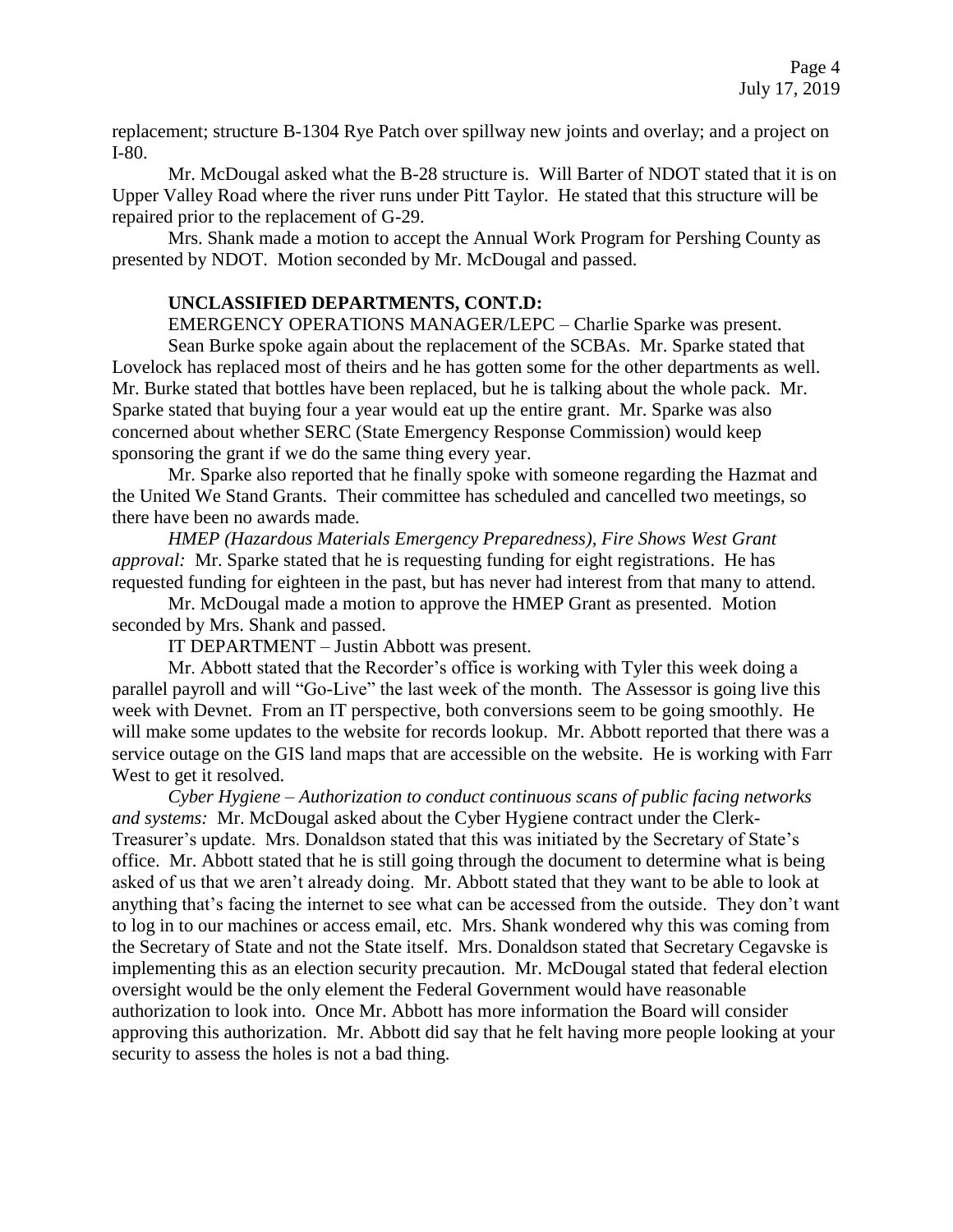### **ELECTED DEPARTMENTS:**

LACEY DONALDSON, CLERK-TREASURER – Mrs. Donaldson stated that the 2019- 2020 Tax Bills should be in the mail and headed to taxpayers this week.

RENE CHILDS, RECORDER-AUDITOR – *IBM statement of work for service elite contract renewal/extension:* Mrs. Childs stated that this is an extension to our current contract for the AS400, which we will still need for a while after the conversions are completed. This used to be handled through ADS.

Mrs. Shank made a motion to approve the IBM Statement of Work for Service Elite Hardware Support Extension as presented, in the amount of \$2,344.09. Motion seconded by Mr. McDougal and passed.

Mrs. Childs stated that the outside auditors will be here July 29-31. That is their "Go-Live" week as well, but the schedule could change due to implementation of the Cashiering module in the Treasurer's office.

ASSESSOR'S OFFICE – *Log of changes made to the Secured Roll:* Mr. McDougal made a motion to accept the Assessor's Log of Changes made to the Secured Roll. Motion seconded by Mrs. Shank and passed.

*Approval of higher hotel room rate at Fall Assessor's Conference in Ely, NV, September 9-12, 2019:* The Board did not have an amount to approve. This will go on the next agenda for consideration.

Later in the morning Mrs. Wesner informed the Board that the rate is \$94.00 per night.

Mr. McDougal made a motion to approve the higher hotel room rate of \$94.00 for the Fall Assessor's Conference in Ely, Nevada September 9-12, 2019. Motion seconded by Mrs. Shank and passed.

**UPDATE ON PROGRESS OF SITE LOCATION, DESIGN, FUNDING, AMENITIES AND CONSTRUCTION OF FUTURE LAW ENFORCEMENT CENTER:**  Mr. Rackley stated that he attended the City Council meeting and they approved the lot line adjustment.

**PROCLAMATIONS AND AWARDS:** There were no Proclamations or Awards considered.

**GRASS VALLEY ADVISORY BOARD:** Sean Burke and Paul Schlehr were present. Mr. Burke reported that all of the positions on the Board are filled. The next meeting is July  $29<sup>th</sup>$ . There will be a guest speaker presenting on stroke prevention. They will also be discussing Humboldt General Hospital's new Ground Gold Membership Program, which covers out-of-pocket expenses for ambulance transportation. The cost of membership is \$55.00. Mr.

Burke stated that they will also promote the Pershing Healthcare Dinner that is coming up.

Mr. Burke also reported that the local Grange Program is continuing to use the Center for their monthly meetings. Mr. Burke also received a call from the Democratic Party wanting to use the facility for their caucus in February.

To follow-up on some issues of concern from the last meeting, Mr. Burke stated that the Mormon crickets are still an issue. He asked if the BLM had any plans to do additional bating. The other topic of discussion was the Zip Code change. Mrs. Shank stated that she had planned to ask the BLM about the crickets. Mr. McDougal stated that he thought Congressman Amodei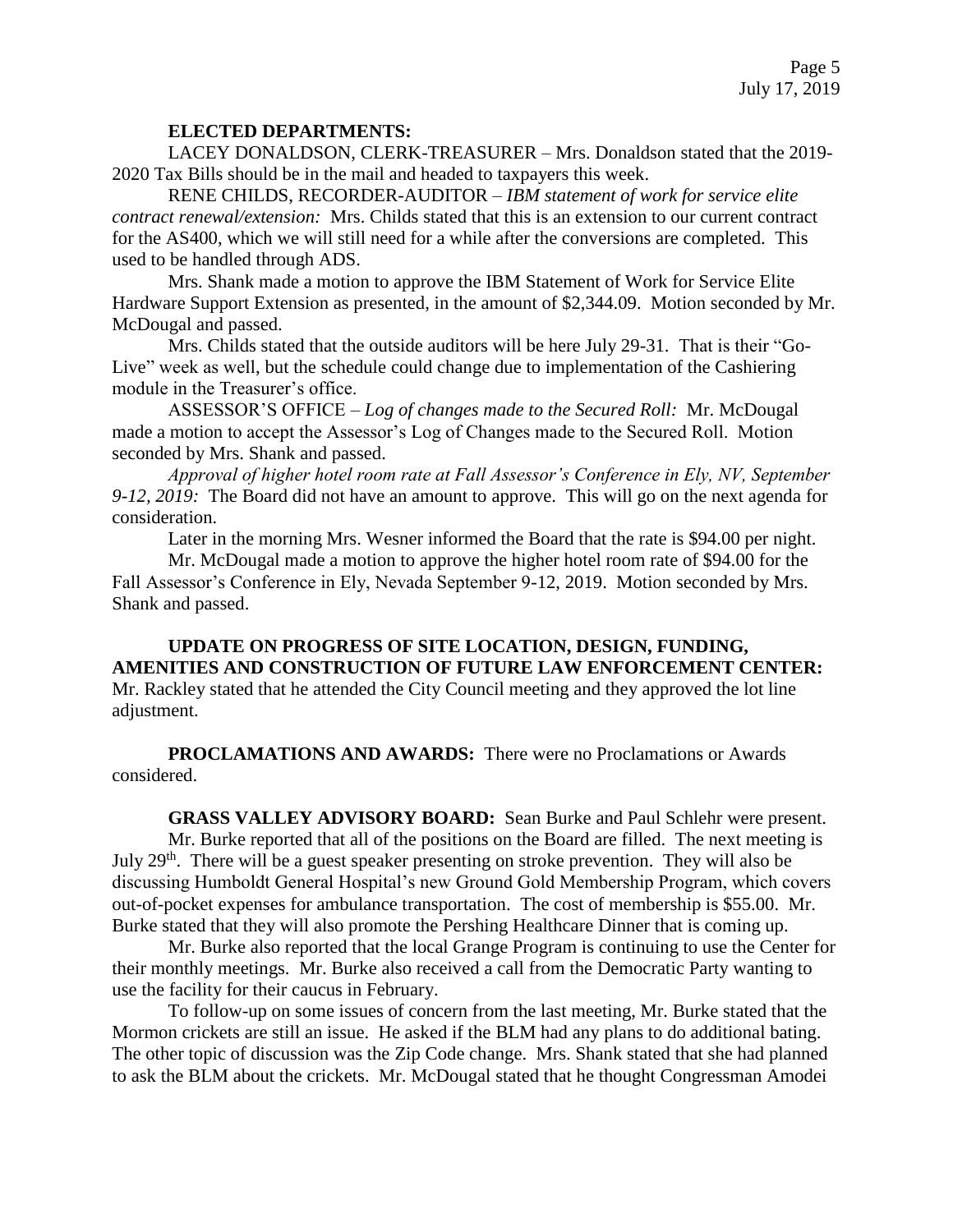was looking into the zip code issue. Mrs. Shank stated that he is supposed to be here on September  $29<sup>th</sup>$ .

Mr. Burke also stated that Mrs. Richards from the Sonoma Ranch has been working with the Humboldt County Library to have the book mobile come out. The Board is working on promoting more use.

**PUBLIC HEARING ON PROPOSED ORDINANCE 336 AMENDING TITLE 17 OF THE PERSHING COUNTY DEVELOPMENT CODE WITHIN CHAPTER 302, ALLOWED USES, AT SECTION 17.302.05-3, TABLE OF USES (COMMERCIAL USE TYPES) TO ALLOW A NEW USE TYPE TITLED "WINERY" IN THE LOW DENSITY RURAL, MEDIUM DENSITY RURAL, LOW DENSITY SUBURBAN, AGRICULTURAL-MINING-RECREATION, GENERAL RURAL, AND OPEN SPACE, GENERAL RURAL NON-REGULATORY LAND USE DISTRICT; WITHIN CHAPTER 304 (USE CLASSIFICATION SYSTEM) AT SECTION 17.304.30 (CC) TO CREATE A NEW USE TITLED "WINERY" THAT WOULD ALLOW WINERIES TO BE ESTABLISHED IN CERTAIN REGULATORY ZONES SUBJECT TO A SPECIAL USE PERMIT AND APPLICABLE LOCAL AND STATE LICENSES:** Mrs. Donaldson stated that she inadvertently published the title prior to the amendment, so she has re-advertised and reset the public hearing for the August  $7<sup>th</sup>$  meeting.

Mr. McDougal stated that he had the opportunity to tour the Bentley Heritage Distillery in Minden. He wants to make sure we aren't prohibiting something similar coming to Lovelock.

**DERBY FIELD AIRPORT:** DISSCUSION REGARDING CREATING A CONTRACT WITH NNIS TO INSTALL ANTENNA/CAMERAS ON TV DISTRICT TOWER ON TOULON PEAK IN ORDER TO PROVIDE BETTER INTERNET SERVICE FOR THE FUEL CARD READER AT THE AIRPORT; UPDATE ON INSTALLATION OF SIGN TO BE PLACED AT AIRPORT – Mr. Shields stated that he would like to speak with someone from NNIS.

Mr. Rackley stated that Mr. Moura is making some adjustments to the sign.

**JERRY ALLEN, SHERIFF:** Sheriff Allen spoke about the incident in Imlay. The department is putting in lots of overtime. There are currently 16 inmates in custody, with 24 over the weekend.

APPROVAL TO PURCHASE RV TRAILERS NOT TO EXCEED \$10,000.00 AND REVIEW AND APPROVAL OF 2019 BURNING MAN EVENT BUDGET – Sheriff Allen stated that he is trying to increase the department's infrastructure for the Burning Man event. He would like to purchase at least 2 trailers and then rent 2 more. Sheriff Allen stated that the trailers are included in the Burning Man budget, but the requested amount is \$25,000, not \$10,000.

Sheriff Allen gave an overview of his budget proposal. He stated that the new EIS approved a population up to 80,000. As Sheriff Allen isn't sure if Burning Man will use that number or stay below the 79,999 per the current contract range, he budgeted conservatively. Sheriff Allen also spoke about the County's contract vs. the EIS (Environmental Impact Statement). The EIS specifies that the event is 9.5 days, while our contract is for 8 days. Sheriff Allen stated that he accounted for the additional 1.5 days in his budget. Mr. Shields stated that we must abide by the 8 days in the settlement agreement. If we want to increase the days per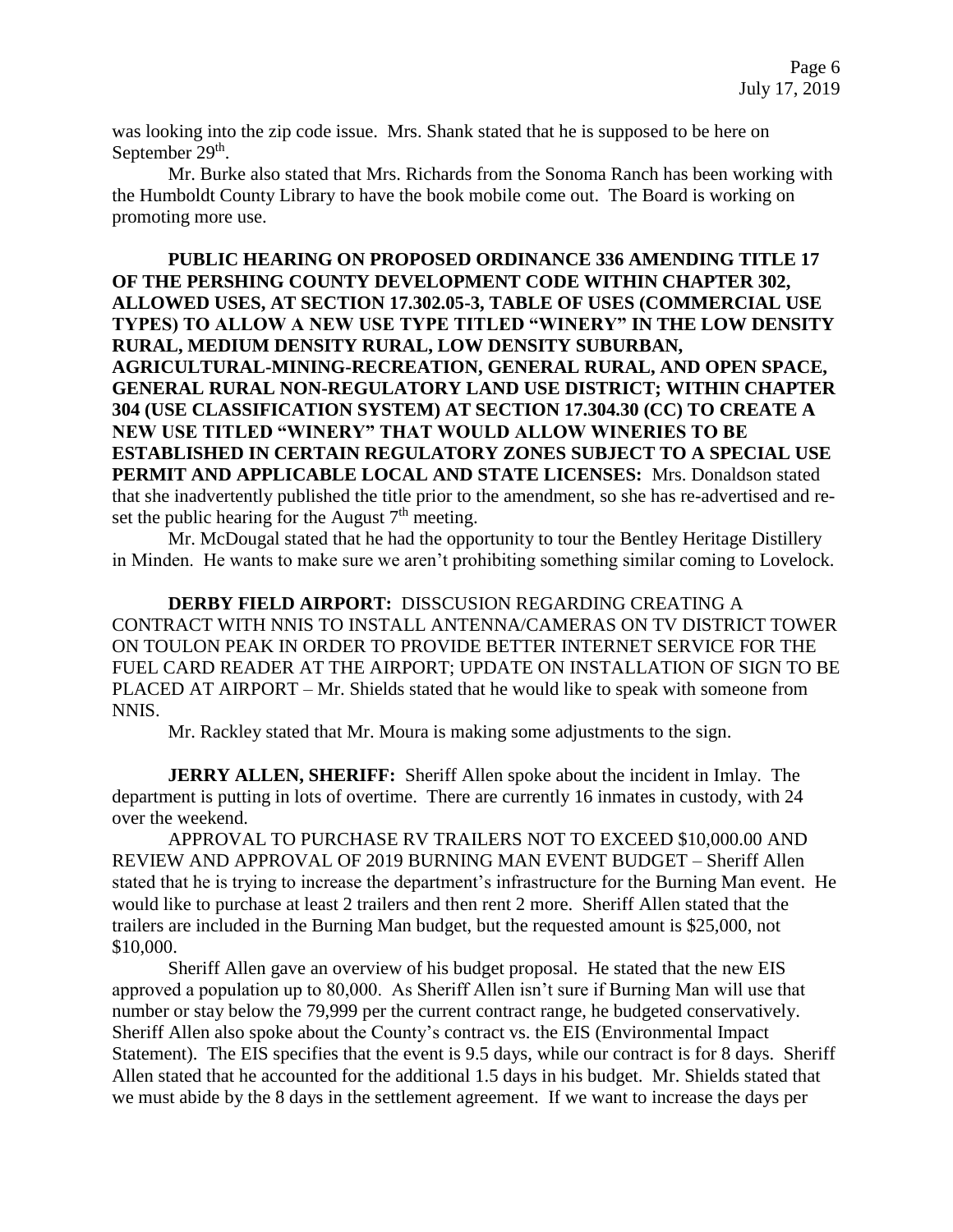that agreement, we would have to negotiate with Burning Man. Mr. McDougal asked if it would be reasonable to ask that the days be adjusted in the agreement. Mr. Shields thought it was reasonable.

Due to the addition of the day and ½, Sheriff Allen will remove that amount from the budget and get updated numbers to the Board.

Mr. McDougal made a motion to approve the RV trailer purchase not to exceed \$25,000. Motion seconded by Mrs. Shank and passed.

Later in the afternoon the Commission returned to the discussion regarding the Sheriff's Burning Man budget. Sheriff Allen stated that these budget numbers are only possible because the District Attorney has allowed him to use the amount set aside for his office. Mr. McDougal asked why we aren't using the 80,000 population number. Roger Vind of Burning Man stated that of the 80,000 approved only 70,000 are ticketed sales. He stated that they don't know how much staff they will need to meet the obligations put on them by the BLM. They would like to stay under 80,000; that was a number the BLM came up with. Mr. McDougal stated that he just wanted to make sure that if Burning Man goes over 79,999, we are compensated the additional \$60,000. Mr. Vind stated that has never been a problem.

Mr. McDougal made a motion to approve the Sheriff's Burning Man budget as presented in the amount of \$301,041.31. Motion seconded by Mrs. Shank and passed.

**KRISTOFFER FISCHER, ENTERPRISE FLEET MANAGEMENT:** REVIEW OF PROPOSAL TO PROVIDE VEHICLE FLEET MANAGEMENT SERVICES FOR PERSHING COUNTY AND DISCUSSION WHICH FUNDS WILL PAY FOR VEHICLES – OPTION TAX; DISCUSSION REGARDING POSSIBLE AMENDMENT TO OPTION TAX RESOLUTION TO PROVIDE FUNDING FOR THE DOWN PAYMENT AND LEASE OF ADDITIONAL VEHICLES FOR LAW ENFORCEMENT – Mrs. Childs spoke to the Department of Taxation. If we are financing over \$50,000, we will need to go through Medium-Term Financing. Mr. Shields was concerned about the total price we would be paying for the vehicles. Sheriff Allen disagreed; with the aftermarket equipment that is what they cost. There was also some concern about the amount of mileage that the Sheriff's office puts on their vehicles. Mr. Rackley stated that it sounds like the Board is not in favor of moving forward. Mr. McDougal doesn't think it is a good option for Sheriff's department vehicles.

PLANNING AND BUILDING/ IMLAY WATER: James Evans was present. Mr. McDougal spoke about discussions with an attorney regarding a solar project. Mr. Evans stated he was waiting on an "opinion" from the DA as the land being proposed would have to be taken out of Ag Preservation.

Mrs. Shank asked if Mr. Evans has looked at training opportunities for his department for the upcoming year. Mr. Evans stated that there are some upcoming things, but they would be dependent on cost. Mrs. Shank stated that it is important that the department does continuing education to stay ahead of possible growth.

Mrs. Shank also asked about the connex. Mr. Evans stated that he was looking at doing it this fall.

APPROVAL TO IMPLEMENT AN ALTERNATIVE WORK SCHEDULE PROPOSAL FOR THE PLANNING AND BUILDING DEPARTMENT EMPLOYEES PURSUANT TO ARTICLE 10 OF THE PERSHING COUNTY EMPLOYEES CONTRACT AND CHAPTER 5.3.2 OF THE PERSHING COUNTY PERSONNEL RULES – The Board had a letter from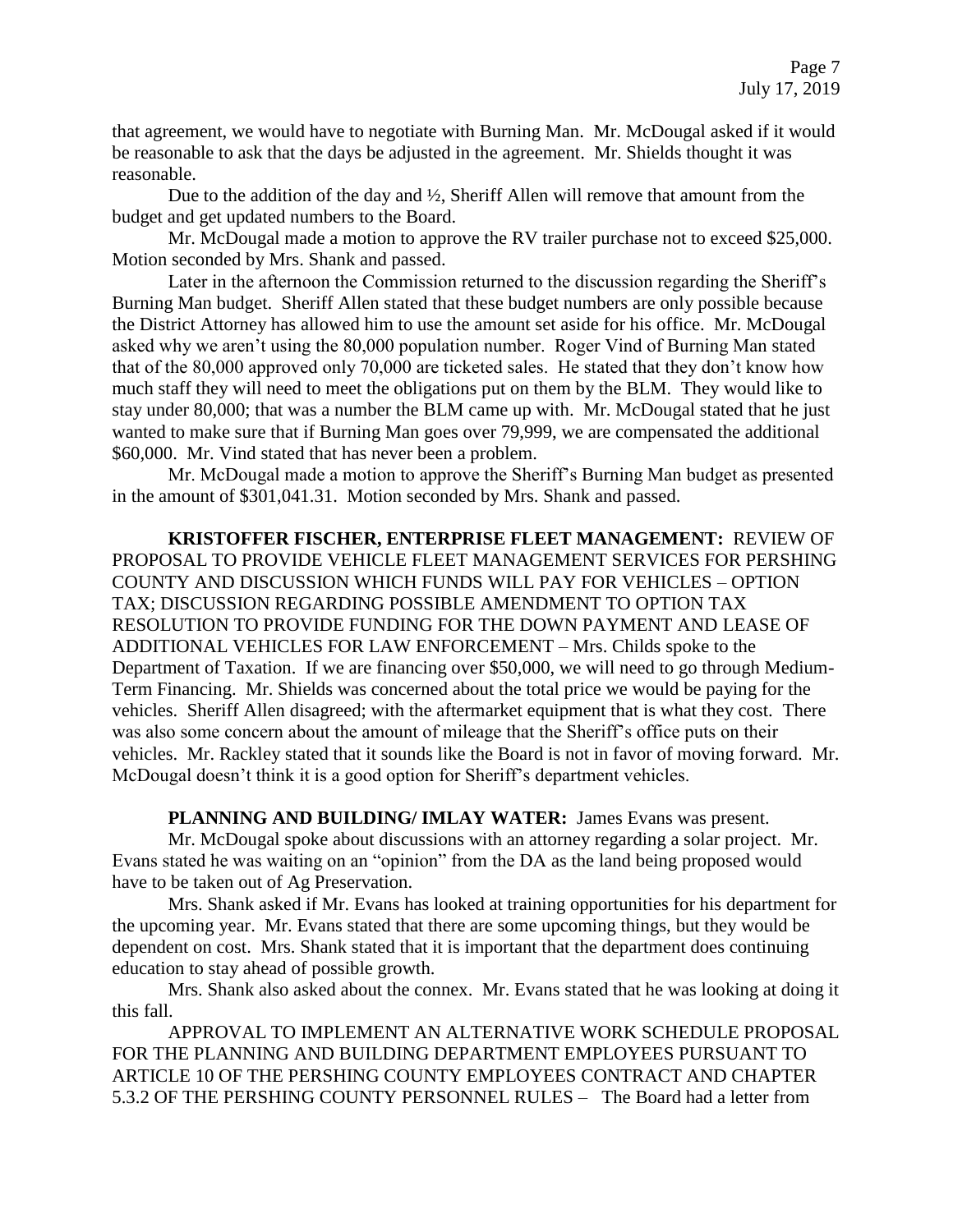Mr. Evans outlying the proposed schedule for the office. The office will be open during regular business hours and Mr. Evans and Mrs. Garretson would work 10-hour shifts, rotating Monday or Friday off between the two of them. Mrs. Shank would like this to be reviewed at the end of September.

Mr. McDougal made a motion to tentatively approve a new work schedule for the Planning and Building Department with a review after 60 days. Motion seconded by Mrs. Shank and passed.

Mrs. Evans stated that they will start with the first pay period in August.

**BOARD APPOINTMENTS:** There were no letters submitted.

**UPDATE ON THE PERSHING COUNTY ECONOMIC DEVELOPMENT AND CONSERVATION ACT:** Mr. McDougal asked that this be put back on the agenda as he recently spoke with Alan Freemyer. He was told that the legislation was going to be heard again in the Energy and Natural Resources Committee.

**BUREAU OF LAND MANAGEMENT, WINNEMUCCA DISTRICT:** UPDATE ON MATTERS RELATING TO PERSHING COUNTY – Ester McCullough, Derek Messner, Kevin Thistle, and Eric Nolan were present.

Ms. McCullough spoke about the Unionville Cemetery, stating that the Notice of Realty Action is in the Washington Office. Once it is published in the Federal Register there is a 30-day period and then the action will be complete.

Regarding wild horses and burros, the BLM conducted a burro gather, which concluded on July 3rd. They gathered 188 burros out of the Seven Troughs area and moved them to Palomino Valley. Mr. Rackley asked if Ms. McCullough knew how many are left. She did not.

Updates on mining: Coeur Rochester/Packard Mine – They are reviewing an internal draft EIS and hope to have it out for public comment by the end of August.

Relief Canyon – They are collecting baseline studies now to move forward with their EIS. The BLM will have to select the third-party contractor to write the EIS.

Spring Valley/Elko Mining Group – They are continuing exploration and starting baseline studies to submit a new Plan of Operations.

Colodo Mine/EP Minerals – They are in the process of compiling baselines for modifications to their Plan of Operations.

Hycroft – The draft EIS was published on May  $17<sup>th</sup>$ . The comment period closed July  $1<sup>st</sup>$ , so they are working on the final EIS to be available September 6<sup>th</sup> and the Record of Decision (ROD) to be signed on October  $11<sup>th</sup>$ . This will also include a Fish and Wildlife Service Eagle Take Permit, which is anticipated to be signed October 18<sup>th</sup>. It was noted that there are eagle nests nearby, so the Fish and Wildlife Service had to be notified. The Take Permit authorizes the taking of the habitat, etc. The Board would like to see the maps for this project.

Regarding Geothermal, there is a Lease Sale planned for September. Across the Winnemucca District there is 154,000 acres and 56 parcels that have been identified for the sale.

Regarding Burning Man, the Record of Decision was signed last night. The event will remain capped at 80,000.

Ms. McCullough turned the discussion over to Kevin Thistle to talk about the Fire Season. Mr. Thistle stated that the fire season is here, just a little later than last season. The Winnemucca District is staffing 5 Chief Officers and has 12 engines, 3 dozers, and 2 water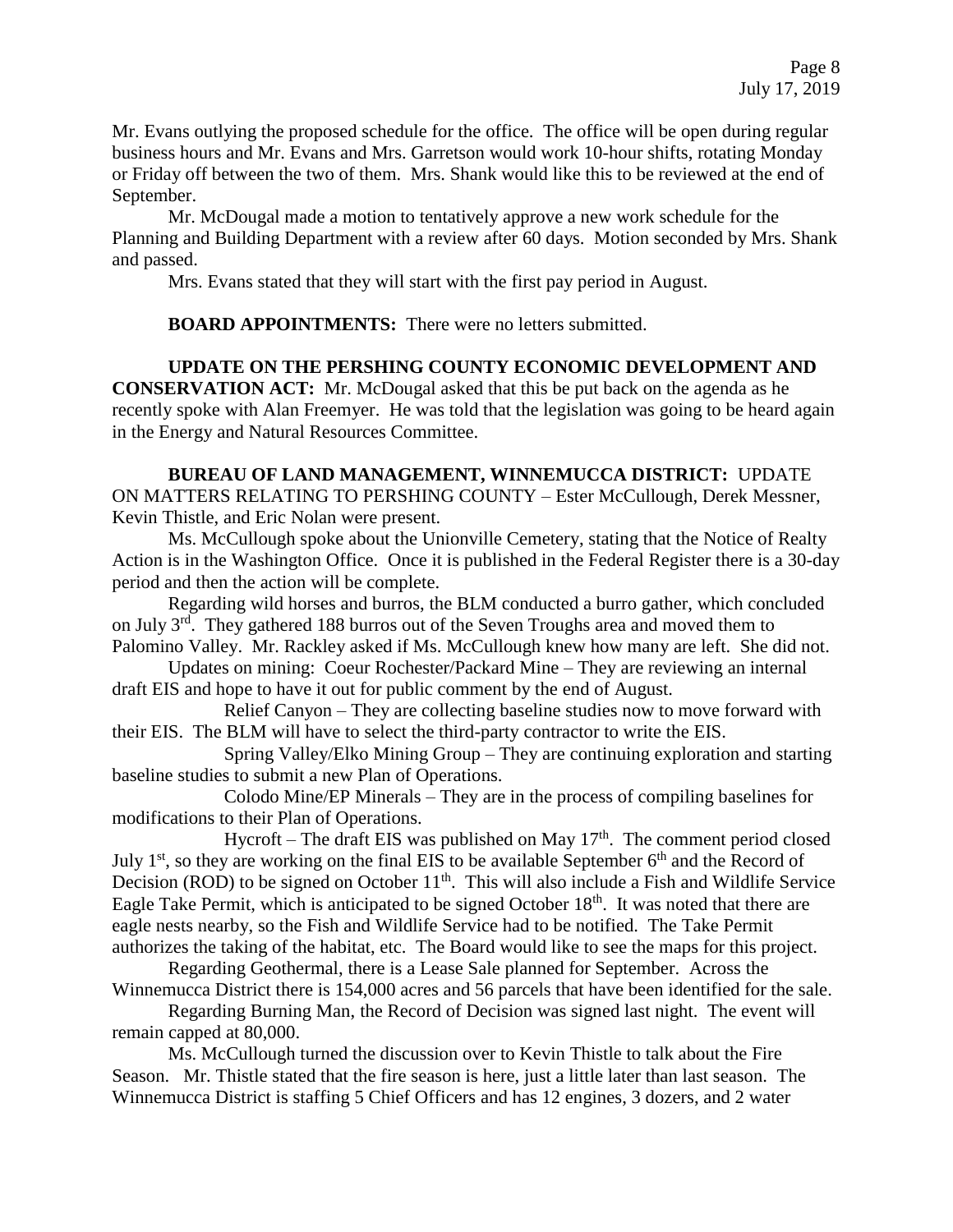tenders. NDF (Nevada Division of Forestry) is still staffing the one engine and crew out of Humboldt Camp. The BLM has been hosting the Las Vegas Helitack Crew and their Type 3 helicopter. It is currently being used at the Dome Fire in Battle Mountain. The BLM has had heavy airtanker support for two fires in Humboldt County and two fires in Pershing County. For 2019 the BLM has responded to 19 fires, totaling 7,092 acres. 17 of them were human caused and 2 were caused by lightning. There have been 7 fires in Pershing County, totaling 1,749 acres. All 7 were human caused. Three of those fires (Union Fire, Big Canyon Fire and the Humboldt Fire) are billable.

Mr. Thistle and Mr. Messner spoke about the various vacant positions within their department. Mr. Messner stated that there is a nation-wide shortage. Mr. Messner spoke about fuel levels. He also spoke about their seeding projects. Mr. Messner stated that they do the Unionville fuel break every year, but this year, every time it has been scheduled NDF is called out on a fire. It may have gotten done yesterday. Mr. Messner also stated that they have been working with NDOT (Nevada Department of Transportation) on putting in green strips and fuel breaks along I-80. Mr. Messner stated that a lot of their efforts have been geared toward cleaning up after the Martin Fire. They seeded 140,000 acres after that fire. Mr. McDougal asked what they are seeding with. Mr. Messner stated that it depends on the area. They use both native and non-native seeds. Above 6,000 feet they only use natives.

Mrs. Shank asked about the Mormon crickets. There is a concern in Grass Valley, and they have asked if there will be any additional bating. Mr. Messner stated that the crickets aren't something the BLM handles. That would be handled by the Agricultural Plant Health and Inspection Service.

Mr. McDougal stated that he had a conversation with Mark Hall a year or so ago regarding the possibility of funding for improvements to various roads leading to the Black Rock Desert. The Board asked if funding was available and what do we need to do to request it. Ms. McCullough will look into it. Mrs. Shank also asked if they had discussed putting signage near Porter Springs and Seven Troughs to help direct people to the playa.

Mr. Rackley asked about the brush truck for Rye Patch. Mr. Nolan stated that the last he heard, the BLM's replacement was supposed to be here by June 21<sup>st</sup>, but it hasn't arrived. As soon as they get their new one, they will transfer the old one to Rye Patch. Mrs. Shank stated that Grass Valley is also in need of one.

Mr. Shields wanted to pass along a thank you to the BLM's real estate division for a quick turn-around time on the property at Toulon Peak.

**REPORT FROM LEGAL COUNSEL:** Mr. Shields stated that he received an email from State Senator Hansen regarding SB 316. This legislation makes blocking a major, minor, or general county road a misdemeanor public nuisance offence. Mr. Shields stated that he is aware of three roads on the Humboldt Range that are currently blocked. Mr. Shields feels the Commission should discuss a solution to get those roads open. Mrs. Shank suggested starting with a letter.

Mr. Shields also stated that the Option Tax Resolution does need to be updated as there is at least one project on the priority list that has been completed.

**REPORT FROM ADMINISTRATIVE ASSSITANT:** APPROVAL OF RECLASSIFICATION RANGE 13 FOR P. DICKERMAN; S. THORNHILL; G. REED JR.; P. PASCUAL; A. PAREDES; R. NICHOLSON; J. BOHAN; P. FLES, AS PER PERSHING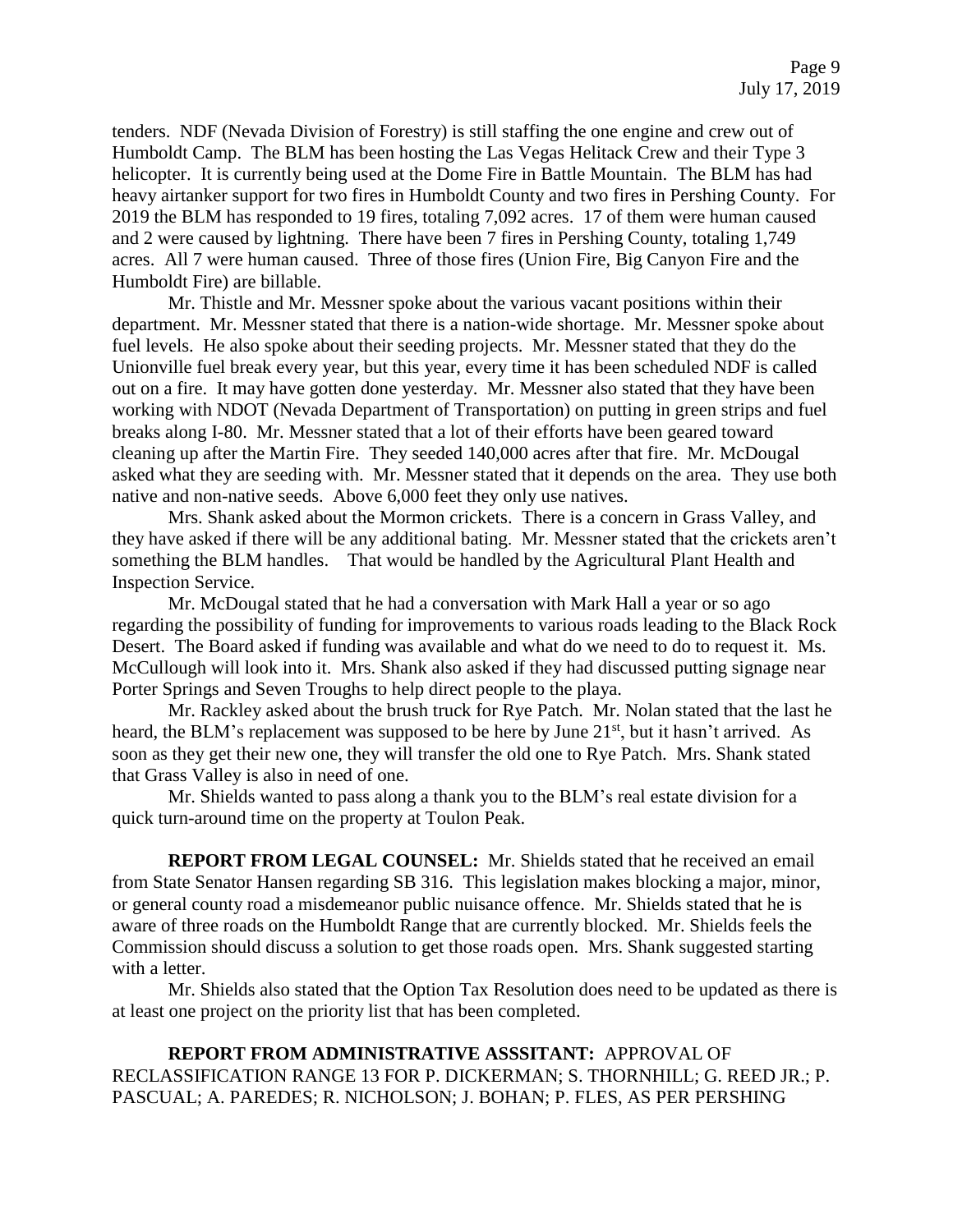COUNTY LAW ENFORCEMENT SALARY SCHEDULE CHANGE – Mr. McDougal made a motion to approve the Reclassification to Range 13 for Deputies Dickerman, Thornhill, Reed Jr., Pascual, Paredes, Nicholson, Bohan, and Fles as presented. Motion seconded by Mrs. Shank and passed.

Mrs. Childs clarified that the Sheriff's Department budget will have to be augmented.

**ITEMS FOR FUTURE AGENDAS:** There were no other items discussed for future agendas.

**CORRESPONDENCE:** Mr. McDougal stated that a letter of support was mailed to Congressmen Amodei regarding the Lands bill.

**MATTERS OF THE BOARD FOR DISCUSSION, BOARD MEMBER REPORTS, BOARD LIAISON REPORTS:** Mr. McDougal stated he has been involved in the WNDD (Western Nevada Development District) Board meetings. They have had some issues with NNDA (Northern Nevada Development Authority). The two executive boards are meeting and getting things worked out so that they are working together and not against each other.

Mrs. Shank gave the Board a written report. She met with Senator Cortez-Masto on July 3<sup>rd</sup> regarding the Naval expansion. Mrs. Shank also attended the National NACo Conference in Las Vegas. There were a lot of good topics discussed. Mrs. Shank also spoke about the prior plans to re do the playground. She doesn't think she can comply with the grant that was obtained, but does have some other ideas.

Mr. Rackley spoke about the TV Board. They have been receiving several complaints about Channel 4. Norm Powell went up there yesterday. There is an issue with the translator that will cost some money to repair. There have also been issues with Channel 5. PBS out of Reno is no longer available due to antenna or signal issues. We haven't been able to get the signal from anywhere else.

**PUBLIC INPUT:** Roger Vind of Burning Man as for clarification. The Board approved the expenditure for the trailers, but Sheriff Allen is re-working the rest of the numbers to reflect the correct amount of days. Mr. Vind would like a copy of the updated document. (\*Approval of amended budget included under the Sheriff's Update)

Carolyn Hultgren stated that some properties in the Humboldt River Ranch have also had issues with Mormon crickets.

Mrs. Shank reminded the Board and audience that the annual Pershing Healthcare Dinner is August  $17<sup>th</sup>$ .

Brenda Heintz from Imlay stated that they would like the Commissioners to hold another town hall and suggesting August  $15<sup>th</sup>$  at 6 pm. The Board did not have a problem with that date. Ms. Heintz stated they would like to discuss mosquitoes, Mormon crickets, and the transfer site.

**VOUCHERS:** Mr. McDougal made a motion to approve the vouchers as submitted. Motion seconded by Mrs. Shank and passed.

Mr. Rackley asked about the Capital Improvement list. Mrs. Childs will have an item on the next agenda for the Commission to approve it.